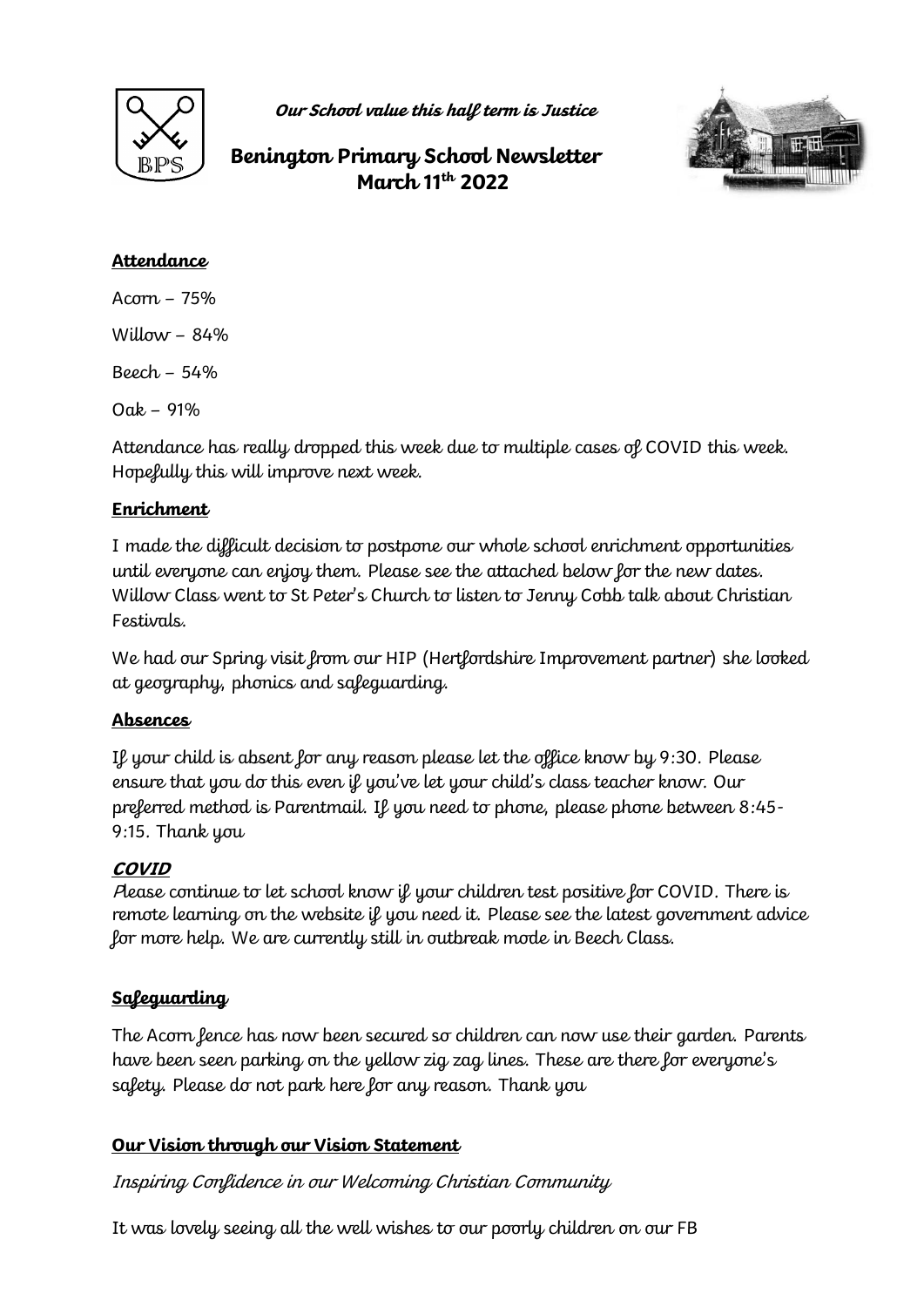| Date     | Time    | Event                         |
|----------|---------|-------------------------------|
| 14.03.22 | 3:15    | Family yoga session           |
| 16.03.22 | Moning  | Bags To School                |
|          |         | <b>FOBs</b>                   |
| 25.03.22 | Morning | Mother's Day Secret's Room    |
|          |         | <b>FOBs</b>                   |
| 25.03.22 | 2:45    | Celebration Assembly          |
|          |         | All welcome                   |
| 27.03.22 | 11:00   | Choir singing in the church   |
| 31.03.22 | 8:00    | Easter Breakfast              |
|          |         | <b>FOBs</b>                   |
| 31.03.22 | 2:00    | Easter Service in Church      |
| 01.04.22 | 9:00    | Rock Steady Concert           |
|          |         | All welcome                   |
| 01.04.22 | 1:05    | Break up for Easter           |
|          |         |                               |
| 20.04.22 | 1:00    | Y3/4 Online Safety Marilyn    |
|          |         | <b>Hawes</b>                  |
|          | 2:00    | Y5/6 Online Safety Marilyn    |
|          |         | <b>Hawes</b>                  |
|          | 6:00    | Y7 and older children and     |
|          |         | parents Online Safety Marilyn |
|          |         | <b>Hawes</b>                  |
| 21.04.22 | All day | Sikh workshop                 |
|          | 2:50    | Presentation to parents       |
| 22.04.22 | All day | Beech Class Westmill Farm     |
|          |         | outdoor activities            |
| 27.04.22 | 2:45    | Oak Class Worship assembly    |
|          |         | all welcome                   |
| 28.04.22 | PM      | Swimming starts for Beech     |
| 29.04.22 | 2:45    | Celebration Assembly          |
|          |         | All welcome                   |
| 09.05.22 | AM      | SATS starts for Oak Class     |
|          |         | 8:00 breakfast M-Th           |
| 11.05.22 | 2:45    | Acorn Class Worship assembly  |
|          |         | all welcome                   |
| 13.05.22 | 2:45    | Celebration Assembly          |
|          |         | All welcome                   |
| 18.05.22 | All day | NSPCC Numeracy Day            |
| 25.05.22 | All day | Oak Class - Wymondley Wood    |
| 27.05.22 | 2:45    | Celebration Assembly          |
|          |         | All welcome                   |
|          | 3:15    | Break up                      |

These are subject to change depending on current guidance.